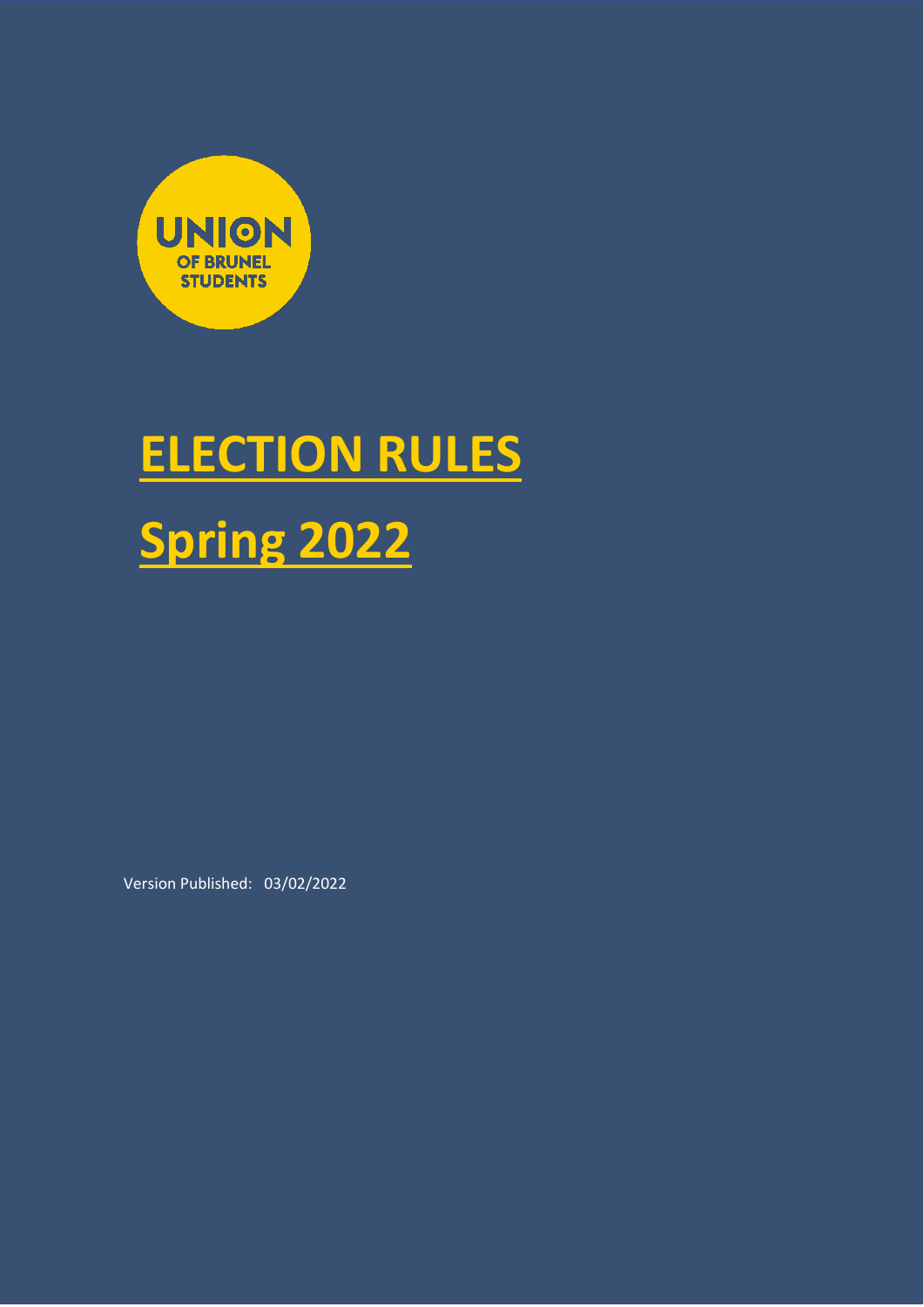# **INTRODUCTION**

# **WHAT ARE THE ELECTIONS?**

Elections are a process where students have the opportunity to stand for positions within the Students' Union, with the aim of representing the views of students to the relevant bodies. They happen throughout the academic year, and Students are able to vote in the election for their preferred representatives.

To do this we're student-driven, led by democratically elected positions, and supported by over 30 full-time staff. We have elections to ensure that those people representing the views of students are the people you as students feel best to represent you. They also allow us to have a student leadership team to take a lead on projects and campaigns, ensuring your issues are being acted upon effectively.

### **WHEN DO ELECTIONS HAPPEN?**

Elections happen throughout the Academic year:

- In Spring we elect our Full-time Officers, Executive Committee, Liberation Officers and also Club and Society Committees
- In Autumn we elect our Student Assembly members and any roles that were not filled in the previous elections.

We may also have the need to run the occasional by-election when a post has not been filled, or has been vacated. Where possible we will run these as part of an existing election, although we may occasionally have to run a separate by-election.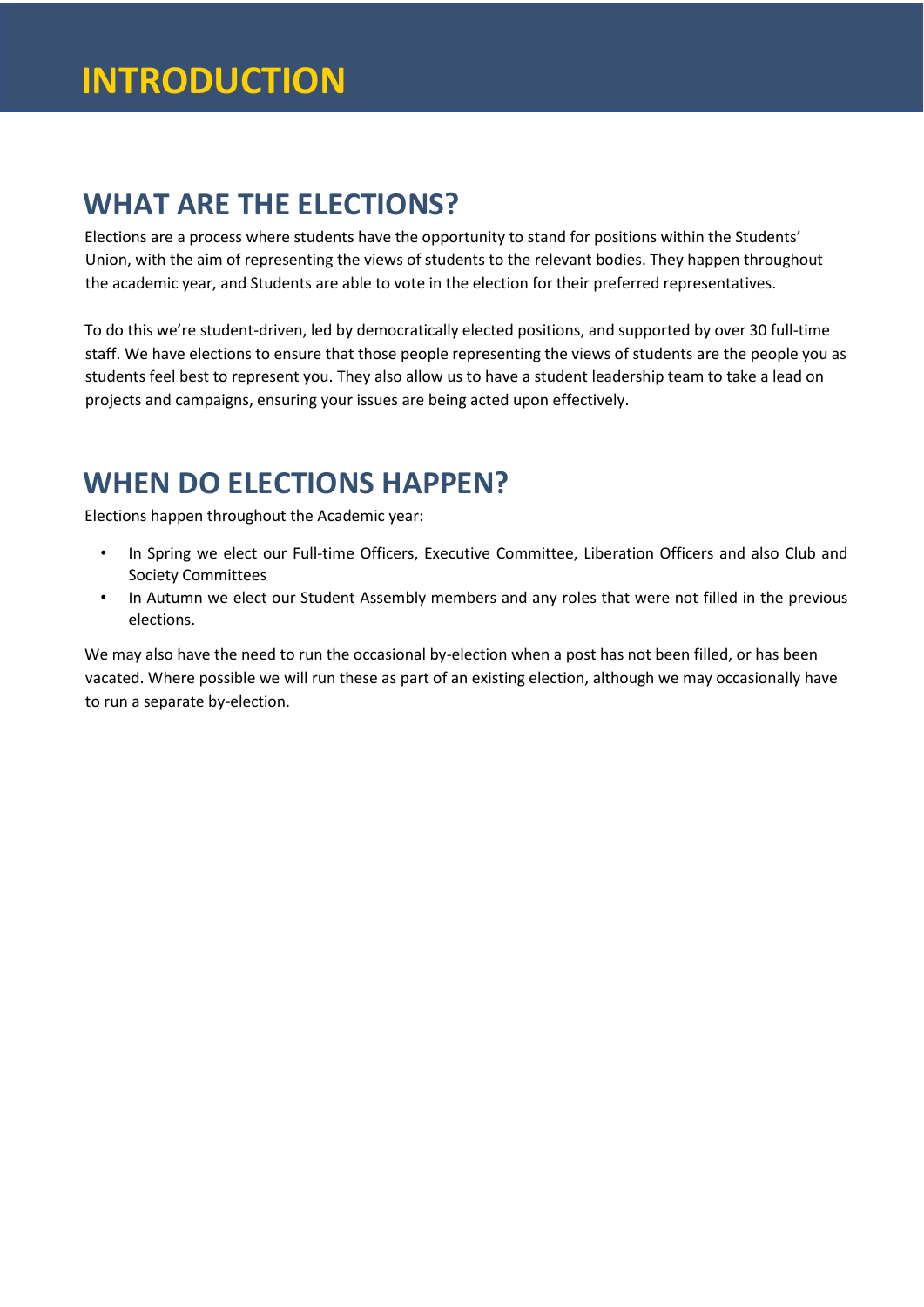# **WHO'S RESPONSIBLE FOR ELECTIONS?**

All of our elections within the Union are overseen by the **Elections and Referenda Committee (ERC)** a committee of Student Assembly Representatives and Officers. This committee is supported by Union staff including the Democracy and Student Engagement Coordinator and the Deputy Returning Officer. Their role is to make sure that all elections are conducted in a free and fair manner - developing the regulations which candidates must follow, and then monitoring the conduct of the elections to ensure everyone follows these rules.

ERC meets regularly throughout the Elections process and to make sure no one can complain about bias or favouritism, ALL of the committees agree to not express interest or support for any candidates. Committee members who know candidates must recuse themselves from discussions about those candidates.

The fairness of Students' Unions Elections is a requirement of law (Education Act, 1994) and this law places a level of responsibility on the University. In addition, the elections are conducted on university premises, by and for Brunel Students. As a result, the Union (and therefore ERC in this case) are answerable to the University and commit to abiding by agreements made between us. This also means that the University will take action against students and candidates who undermine the fairness of the election and whose conduct during the election is unacceptable according to these rules, our bye-laws or University regulations.

ERC will, therefore, take very seriously its role in overseeing the regulations- including those which put at risk the relationship between the Union and the University. Whilst we hope that this is not necessary ERC is granted powers by the Constitution to sanction students including candidates in relation to the elections. If ERC agrees that an action has impacted on the fairness of the Election process, they will look to redress the balance in some way, and if this proves impossible, they reserve the right to remove a candidate from the Election process. This process will be support by staff members and the Deputy Returning Office, who is ultimately responsible for deciding on sanctions against students and candidates.

Contact the Elections and Referenda Committee by emailing Elections@brunel.ac.uk

# **THE RETURNING OFFICER**

As a further and final commitment to ensuring open fair elections, the Unions constitution requires the appointment of an independent Returning Officer (RO). Their role is to oversee the entire elections process, provide guidance to ERC should they request it, and if necessary, hear appeals against the decision of ERC. They will also declare the elections- i.e., oversee the count of votes, and verify the results. The appointment of the RO is the responsibility of Student Assembly, and for this Academic year, NUS has been agreed as the Returning Officer. Constitutionally, their decision is final.

Should anyone feel the need to contact the Returning Officer, they can do so by emailing Elections@brunel.ac.uk.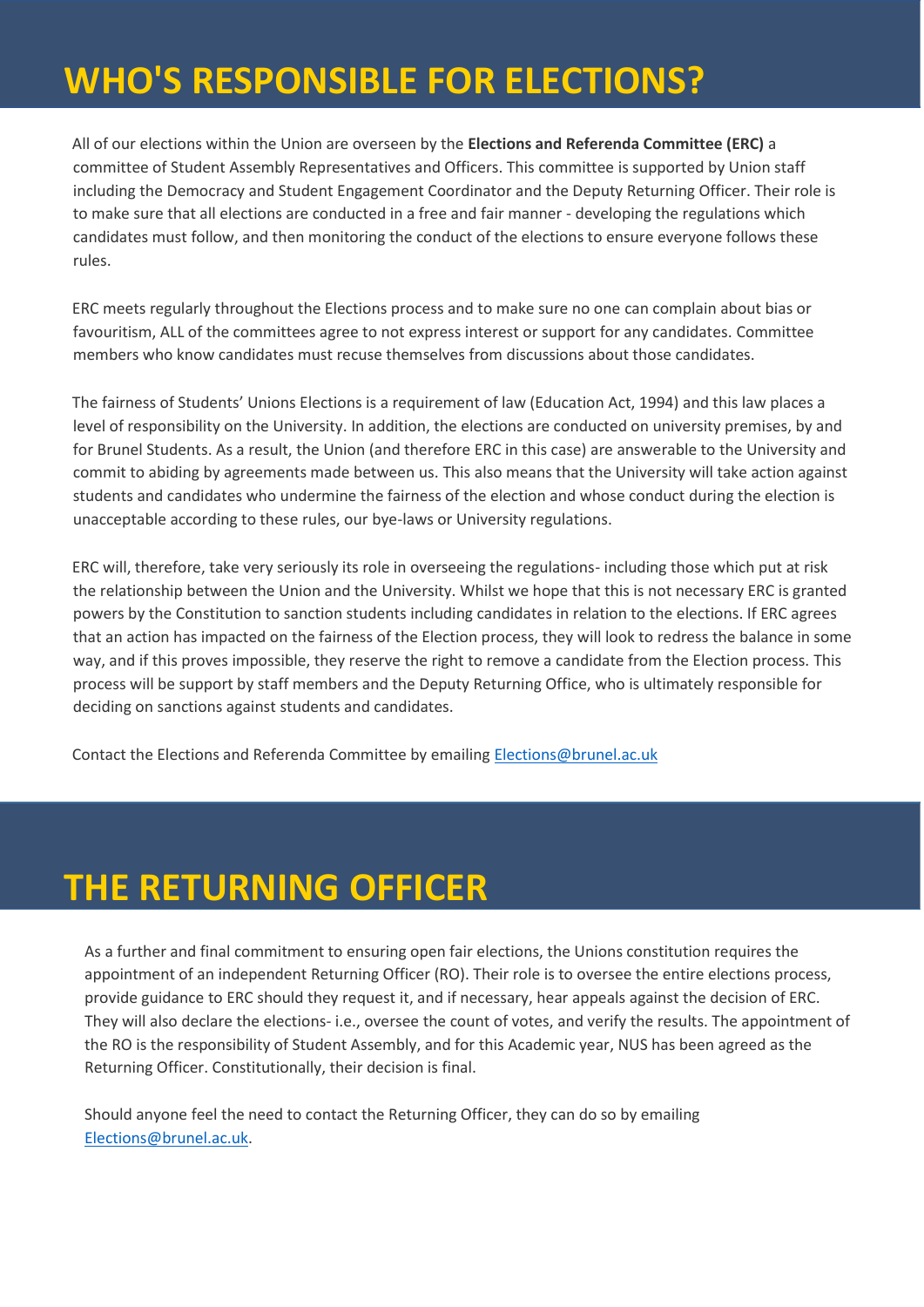# **BECOMING A CANDIDATE**

By nominating yourself as a candidate the Union understands that you take personal responsibility for ensuring you understand the rules, regulations and policies which govern the elections and the students' union. We will make every effort to answer questions and have timetabled a series of opportunities to present these rules, however it remains the responsibility of the candidate to understand the rules and ensure they do not breach them.

In order to become a candidate in the elections you are required to:

- Fill out the online nomination form correctly and have two proposers to approve your nomination. The proposer cannot have proposed anyone else for the same position.
- Attend a Candidates Briefing. You will have the opportunity to meet other candidates at this meet and will be informed of how the election will be conducted. Only 2 Briefing opportunities will be provided. If you fail to attend a candidate briefing you will be considered to have withdrawn from the election.

# **RULES**

In order to ensure free and fair elections there are a number of rules in place. Elections and Referenda Committee will evaluate the actions (and intentions) of every candidate on an equal footing and take action to ensure that candidates do not unfairly influence the conduct or outcome of the election process.

NOTE: While these rules primarily apply to candidates, non-candidates who break these rules may be considered to be interfering unduly in the elections and undermining the free and fair election processes of the Union.

If this is perceived to be the case students may be investigated and disciplined by the Students' Union and or the University. If you are unsure at any time about elections rules and regulations contact the Students Union by emailing Elections@Brunel.ac.uk.

# **Principal Rules**

- All candidates must act in the interests of a fair election
- All candidates shall abide by the Constitution, its Bye Laws, Union Policy, University Regulations and the Law of the Land throughout the elections process
- Do not do anything that another candidate cannot do<sup>1</sup>
- Treat all other students and staff with respect
- All members have the right to stand as a candidate in the elections, if it is found to be true that you actively discouraged another member from standing, your candidacy will be revoked. If you are not a candidate and you discourage members from running for elections you may be considered to be interfering with the elections and may be liable to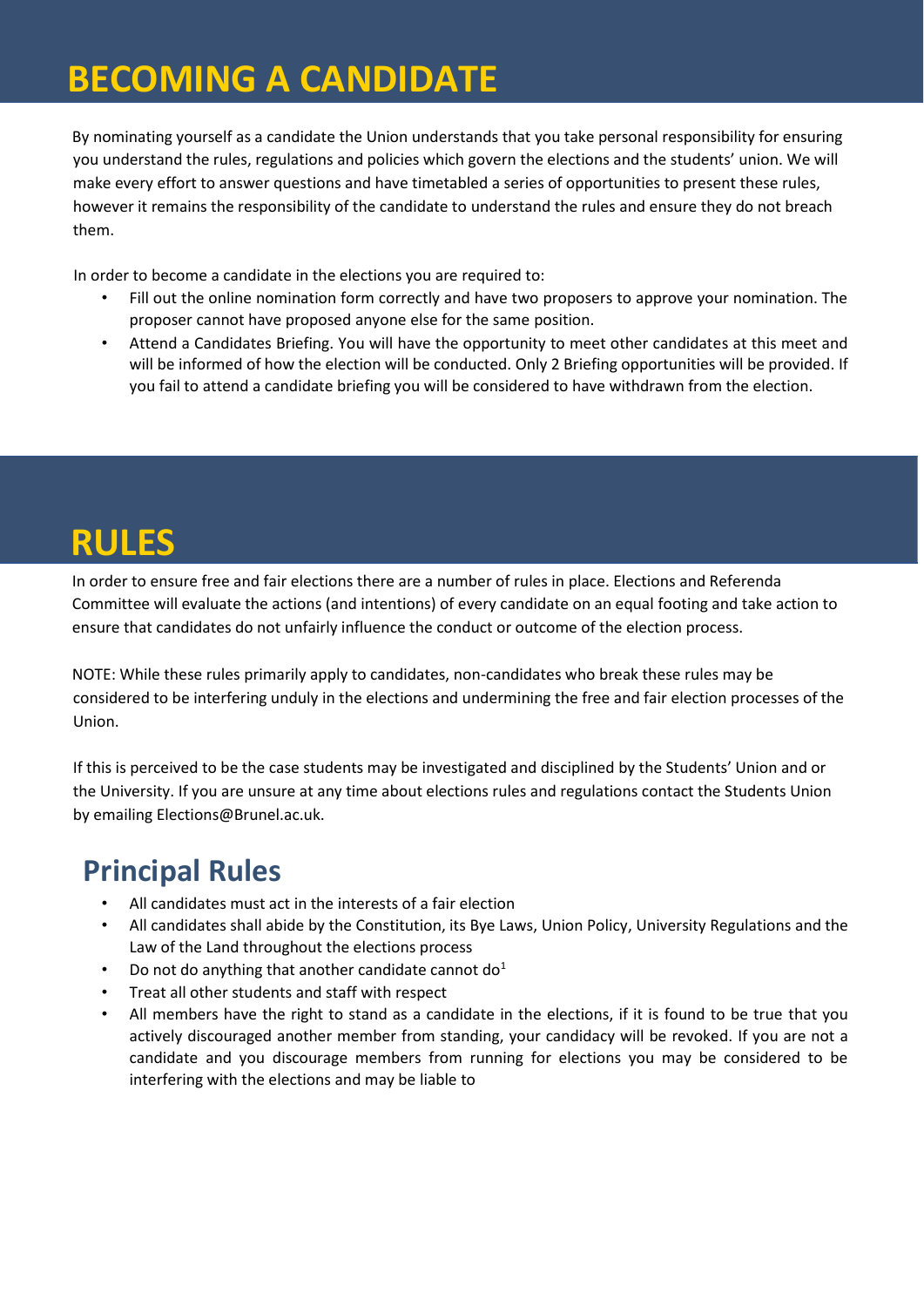### **Behavioural Rules**

- All candidates will be held liable for the actions of anyone acting on their behalf. This is not limited to official campaigners.
- No candidate shall seek to gain advantage over another candidate by spending more than the allowed limit because they have greater funds or resources at their personal disposal.
- No candidate shall seek to gain advantage by breaching the set timetable for the elections
- Candidates will not be in the defined vicinity of the balloting area/s, with the exception of when they are casting their own vote.
- Every member has the right to vote freely; as such candidates should not be influencing students who are in the process of voting.
- No candidate may cast a ballot on behalf of another member.

NOTE: These final two rules are considered some of our most fundamental and if breached, will likely result in disqualification and potentially the suspension of membership of students from the Students Union.

#### $1$  Example:

- If your family own a lollipop factory and offer to give you lollipops for free, but other candidates will not get the lollipops for free then you cannot utilise this.
- If your friend owns a printing company and is offering you a 50% discount for your election printing, however this discount is not available to any other candidate, then you cannot utilise this.

### **Campaigning Rules**

- Elections and Referenda Committee will rule on where candidates can and cannot campaign. The committee reserves the right to change these locations to address any issues arising over the elections period. These will be approved with the University in coordination with security and the police.
- Publicity must be approved by Elections and Referenda committee and can only be placed in agreed locations
- There must be no 'negative campaigning', such as candidates or their supporters making unsupported attacks on other candidates' or making attacks of a personal nature against other candidates. Any challenge which is not deemed to be of a personal nature is allowed. This can include criticism of a person's policies or record in office but must be specific and not include attacks on the character of the person. Campaigning must also abide by all other Union and University regulations.
- All Candidates and Campaigners must be clearly identifiable and no more than 10 campaigners shall be campaigning for a candidate at any one time. Campaigners should not congregate in groups of more than 5. This includes groups of campaigners for different candidates.
- Candidates and campaigners should respect social distancing rules throughout the elections and should not harass students or other candidates at any stage. If students do not wish to talk to campaigners and candidates and indicate this to the campaigner or candidate, further interaction with those students by the same candidates or campaigners will be considered harassment.
- ERC can at their discretion limit the number of campaigners allowed in a particular campaigning area.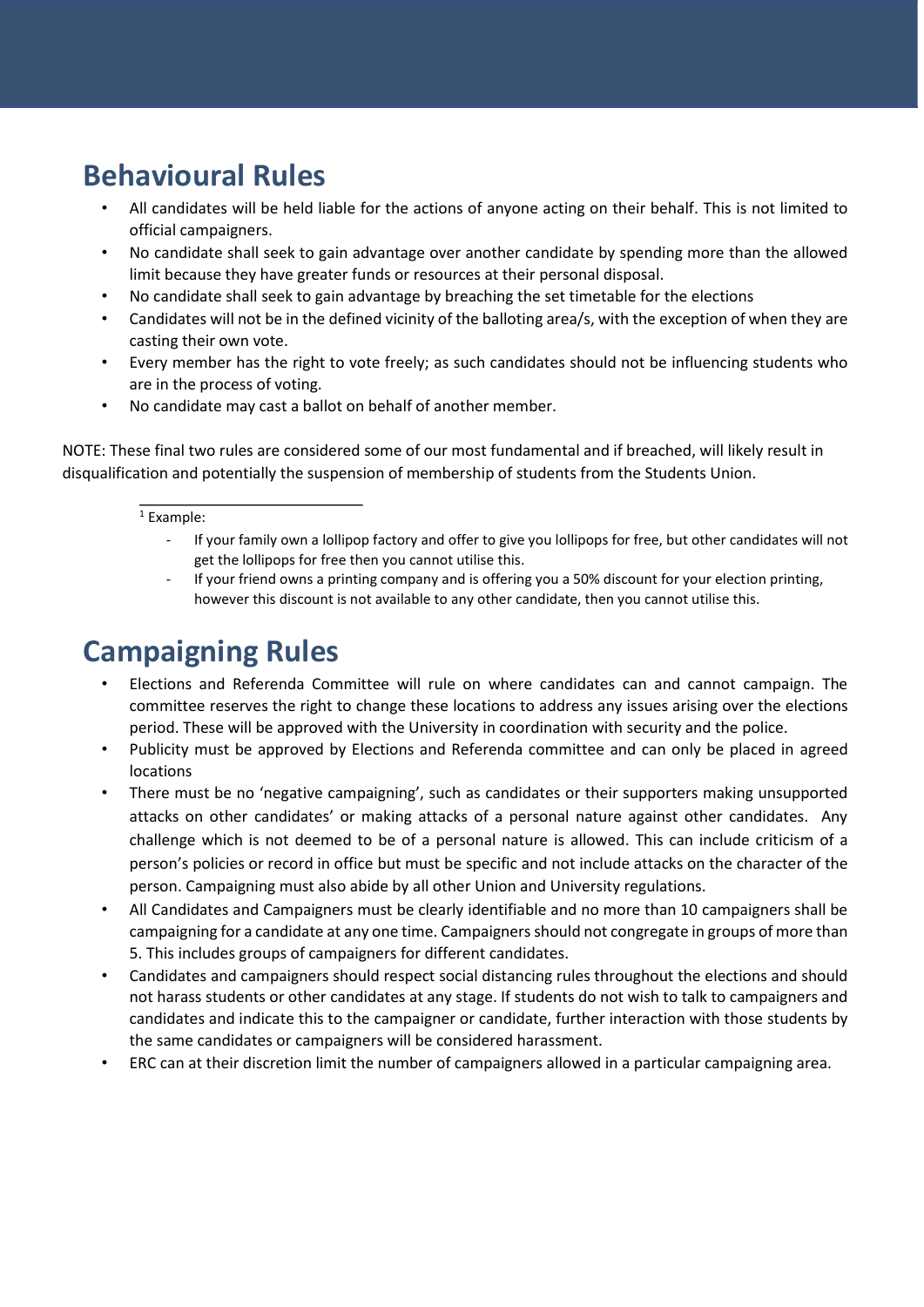# **Breach of the Rules**

Any breach of the rules may be punished. Elections and Referenda Committee will rule on any sanctions they feel necessary to ensure the fairness of the elections. These sanctions include:

- A warning
- A fine on the permitted campaigns budget;
- Restricted level of publicity available to candidate;
- Suspension from campaigning for a specified time;
- Total disqualification

A candidate may appeal the decision of the Elections and Referenda Committee, in writing, to the Returning Officer. Such an appeal shall identify the issue and the nature of the appeal and must be submitted within 72 hours of the decision being communicated to the candidate.

A candidate may only appeal the decision of the Elections and Referenda Committee on the basis of a failure to follow procedures, or if new evidence pertinent to the case should arise. This process is outlined in Bye-Law B of the Union Bye-Laws.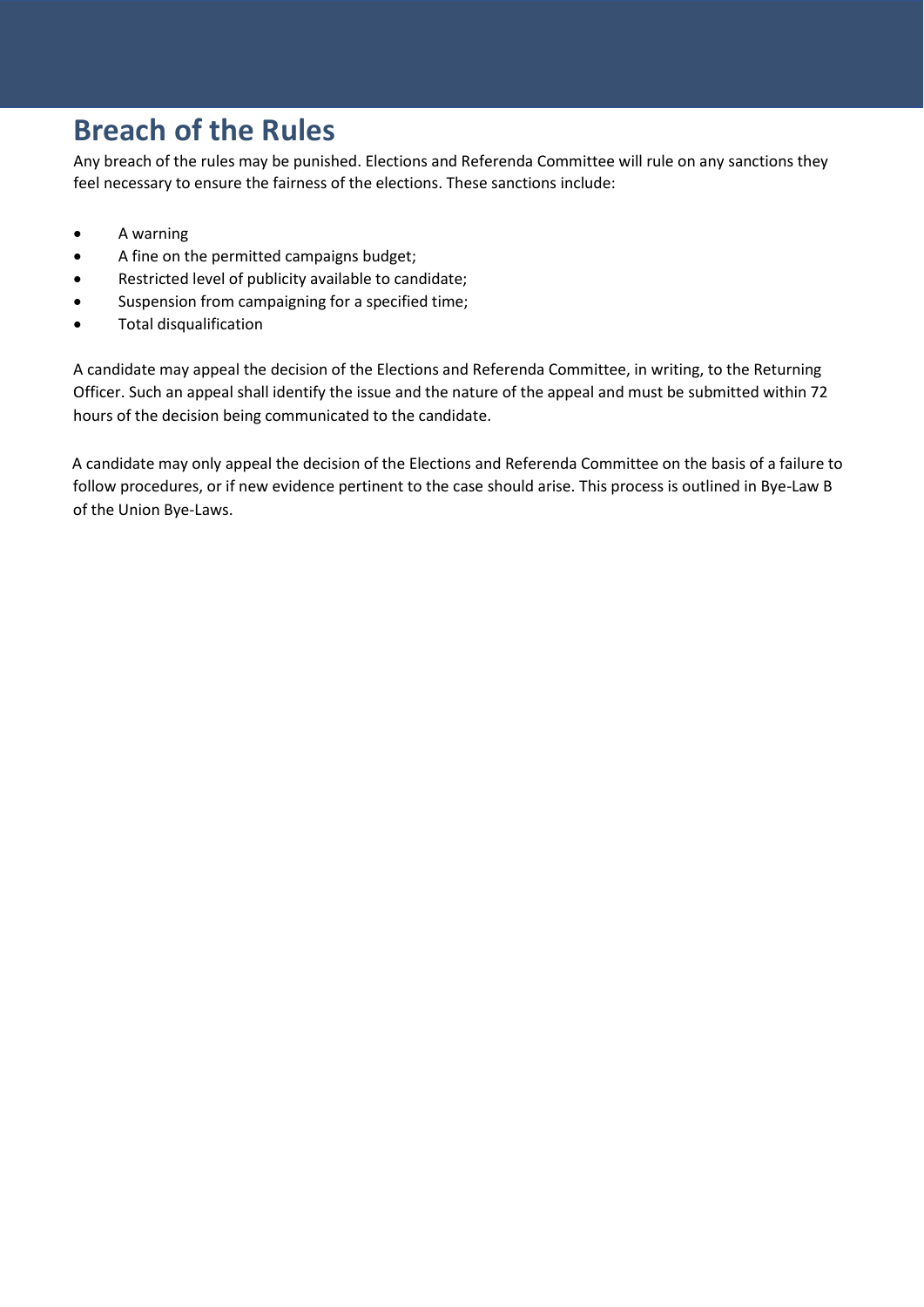# **ENDORSEMENT ENDORSEMENT**

Societies and/or Sports Clubs are free to endorse any candidate provided they hold a hustings, to which all candidates are invited and a quorate committee meeting follows, in order to make a democratic decision. You must then notify the Union using the following steps:

- Email [elections@brunel.ac.uk;](mailto:elections@brunel.ac.uk) this email must cc in all the members of the committee within 48 hours of hustings.
- If the candidate being endorsed is on the committee they should not be promoting themselves, but instead another committee member should take up this responsibility.
- All endorsements must be submitted prior to the opening of the ballot.

Once an endorsement has been approved any promotional activity must be within the rules and regulations of the Union, a breach of these rules will result in disciplinary action. In the interest of fairness promotional activities are limited to:

- Posting on Social media in support of a candidate
- Using email lists and digital communication methods to promote a candidate
- Promoting a candidate at club or society events
- Being part of the campaign team for a specific candidate
- The candidate may also wish to advertise they have been endorsed by a society or club when campaigning.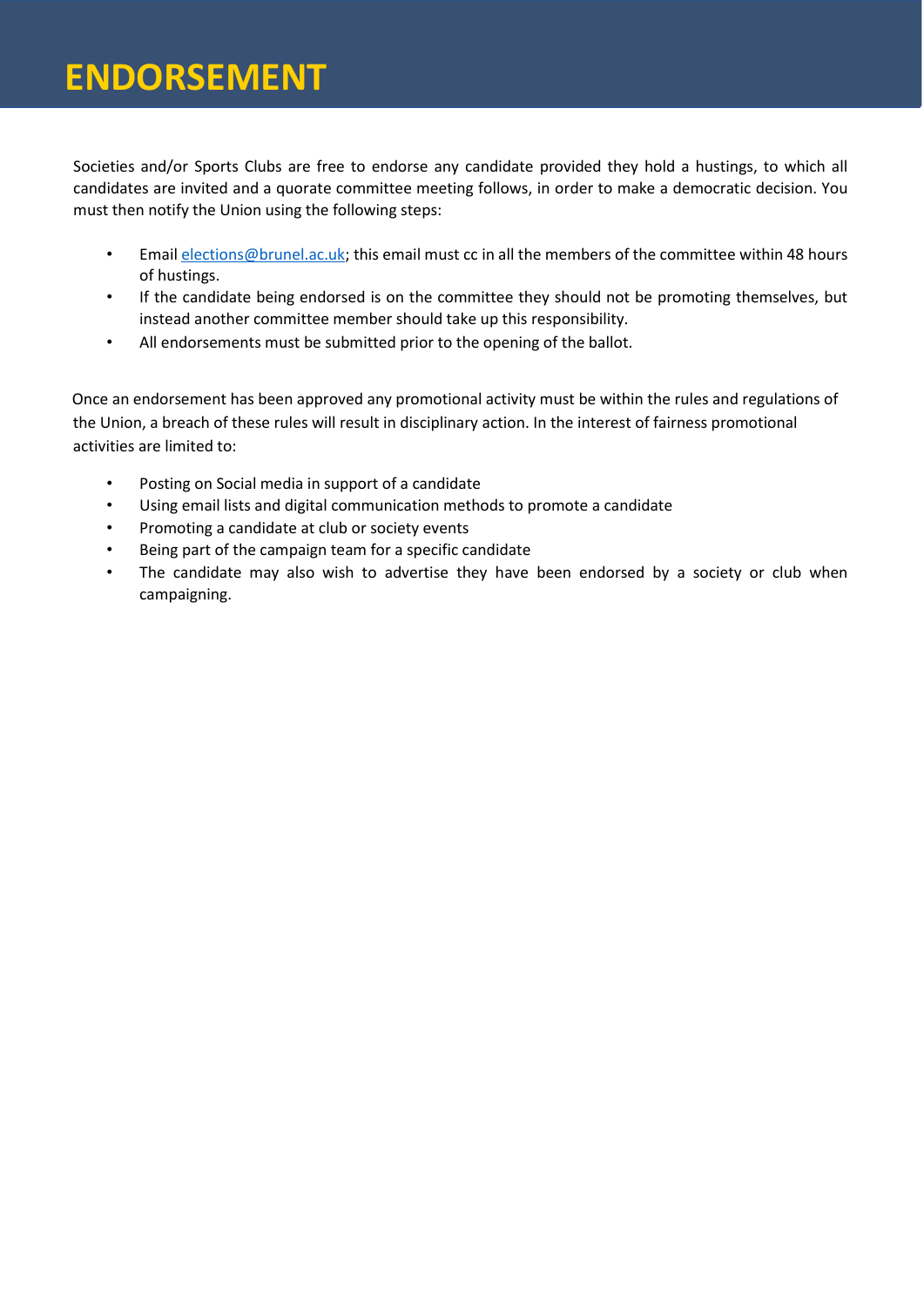# **COSTS**

Standing as a candidate need not cost you anything; however, there are rules as to what the MAXIMUM amount of money you can spend.

- Candidates will be allocated a set number of posters and flyers, printed through the Union. The exact amount will be decided by Elections and Referenda Committee. To receive this publicity you must have submitted your art work by the date publicised.
- Candidates for FULL TIME OFFICER POSITIONS are able to spend UP TO £100. This is your own choice and will not be refunded by the Union. This funding cannot be spent on flyers or posters
- Candidates for ANY OTHER POSITION are able to spend UP TO £30. Again, this is your own choice and will not be refunded. This funding cannot be spent on flyers or posters.
- Candidates are personally responsible for maintaining accurate records of expenditure, which they must submit to Elections and Referenda Committee prior to the close of the ballot. Failure to do so will result in the removal of that candidate from the elections (this applies even if you have spent £0-submit an account stating that fact)
- By running in this election, you are agreeing to pay any money owed to the Union as a result of your campaign.
- Money spent by candidates must be spent purely on their own campaigns and not on supporting or endorsing other candidates. While candidates may express their support for other candidates and campaign alongside them, they should not be sharing campaign funds or print material.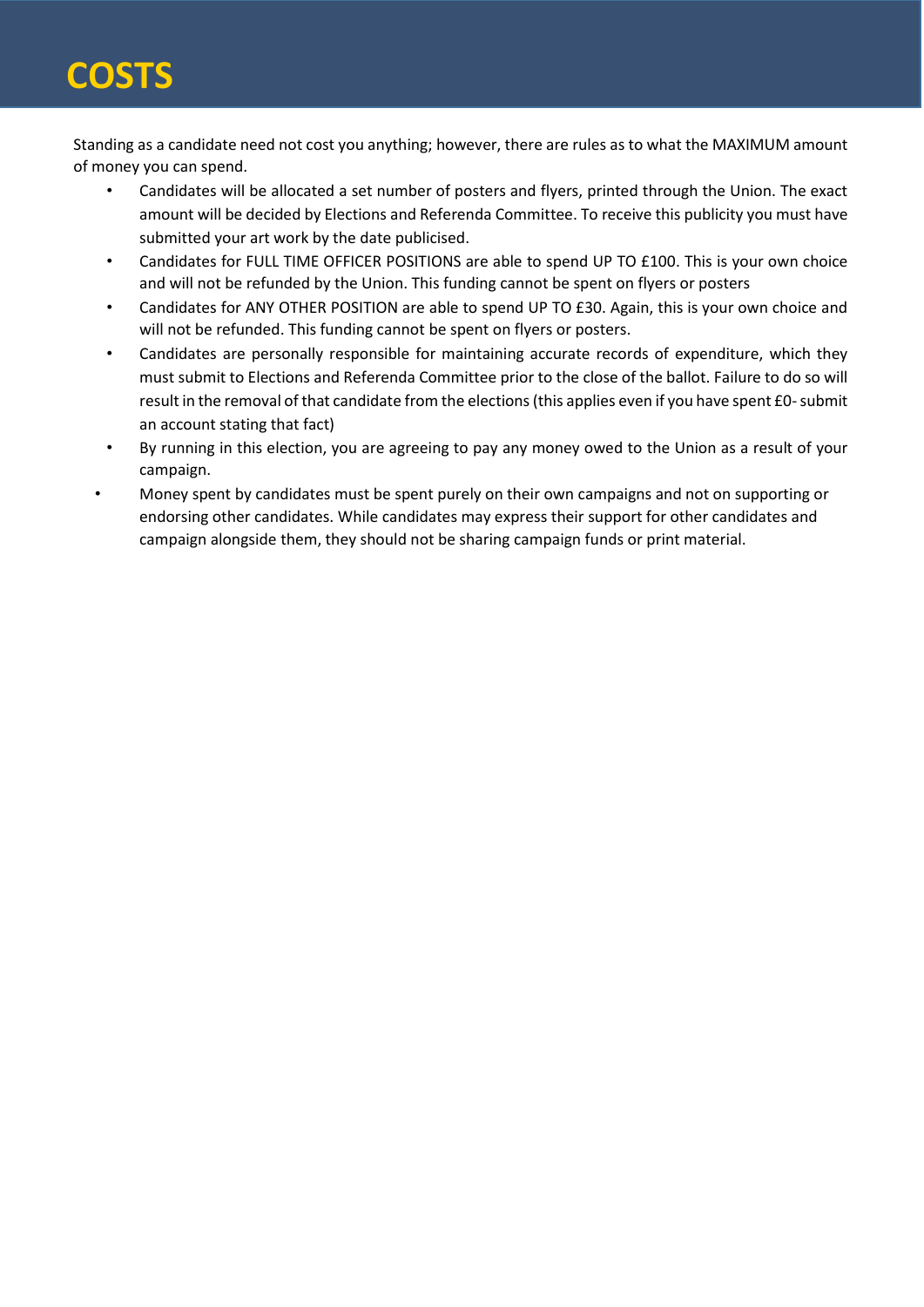# **Election Bye Law**

#### **Bye-Law B excerpt:**

*Elections Procedures relating to general conduct. Please refer to the Bye-laws document for the full Byelaw* 

#### **The process of nomination**

- 7. The nominations process shall be accessible to all members, and key information relating to the election shall be made available alongside the nomination form. This shall, at minimum, include the Elections Procedures and any supplementary regulations.
- 8. Nominations shall be open for at least five working days.
- 9. Nominations shall only be valid if made on the official published form and correctly completed and submitted. A nominee must also have completed any mandatory requirements outlined in the supplementary regulations for the nomination to be considered valid.
- 10. Candidates are responsible for ensuring they are eligible to be nominated for a given position by referring to section 2.1 to 2.9 of this bye law.
- 11. No member may nominate or second more than one candidate for the same position.
- 12. Candidates for the position of Vice President CBASS, CHLS and CEDPS must be students of that particular college.

#### **General Conduct for Elections**

- 16. Candidates shall abide by the Constitution, its Bye Laws, Union Policy and the Law of the Land throughout the elections process.
	- 16.1 The Democracy Committee shall produce annually a set of election regulations which must be submitted to the Student Assembly for approval.
	- 16.2 The Election regulations should cover campaigning, canvassing, publicity and the general conduct of candidate's and their campaigners.
	- 16.3 Such regulations shall not contradict the spirit or text of any defined statement within these governing documents.
	- 16.4 No Supplemental Regulation may be submitted to Student Assembly twice within one academic year.
	- 16.5 Any amendments to this Bye-Law must be submitted to Student Assembly at least 2 months before the start of the election to which it is intended to apply.
- 17. All candidates wishing to run in an election shall adhere to the following rules of campaigning. Failure to observe these will result in an immediate consideration of discipline under the Elections Regulations: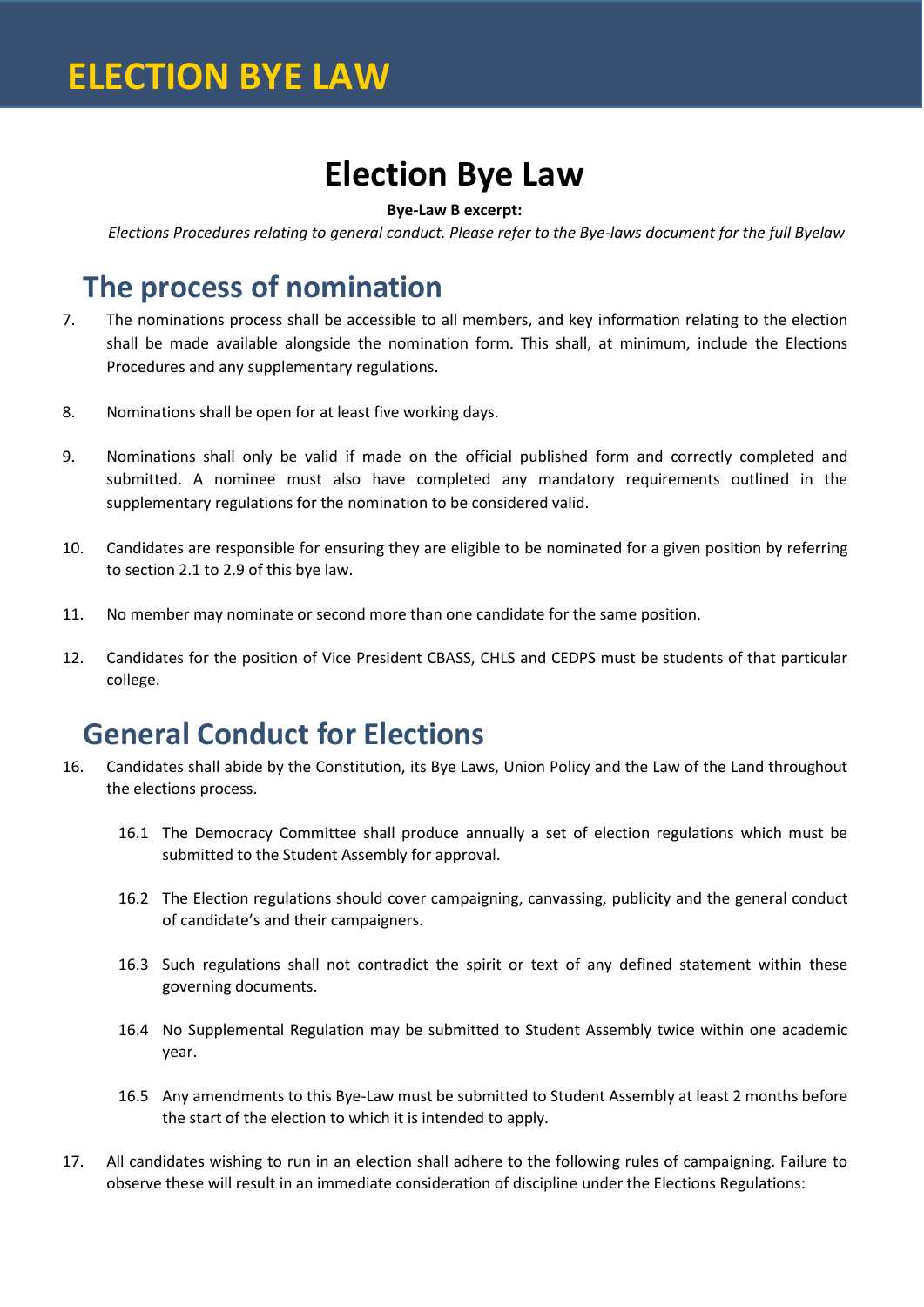- 17.1 In terms of publicity the Election and Referenda Committee shall, at the Candidates Briefing outline the permissions gained from the University as to where publicity may be posted.
- 17.2 All publicity intended to be used by candidates for the promotion of their campaign must be submitted to the Election and Referenda Committee for approval prior to use.
- 17.3 Where candidates are running in multiple elections, they must ensure that publicity is clearly identified for each separate position.
- 17.4 In terms of canvassing, it is the responsibility of the candidate to ensure that they have the necessary authority and/or permission to canvass in University owned accommodation.
- 17.5 There shall be no canvassing allowed within the area outlined around and within the ballot station.
- 17.6 Candidates or their campaigners shall not enter the area outlined around the ballot station other than to cast their personal vote.
- 17.7 Any complaints received by the Union regarding the conduct of canvassers throughout the elections period shall be referred to the Election and Referenda Committee for consideration.
- 17.8 No candidate shall use Union meetings as a forum for campaigning, except where all candidates are invited.
- 17.9 The use of electronic campaigning shall be permitted in all Union elections. If there are any charges incurred in the use of online campaigning they shall be registered in the same way as all physical campaign resources, and a receipt provided.
- 17.10 Candidates may use free web-based resources for the duration of the campaign. The use of such resources should be communicated to the Election and Referenda Committee prior to their utilisation.
- 17.11 The use of SMS messages is permitted.
- 17.12 Unsolicited emails, SMS messages, posts and spamming, are not permitted, and should members wish to, they may make a complaint.
- 17.13 There must be no 'negative campaigning', such as candidates or their supporters making unsupported attacks on other candidates' manifestos or making attacks of a personal nature against other candidates. Any challenge which is not deemed to be of a personal nature is allowed.
- 17.14 Societies and/or Sports Clubs are free to endorse any candidate provided they hold a hustings, all candidates are invited and a committee meeting follows.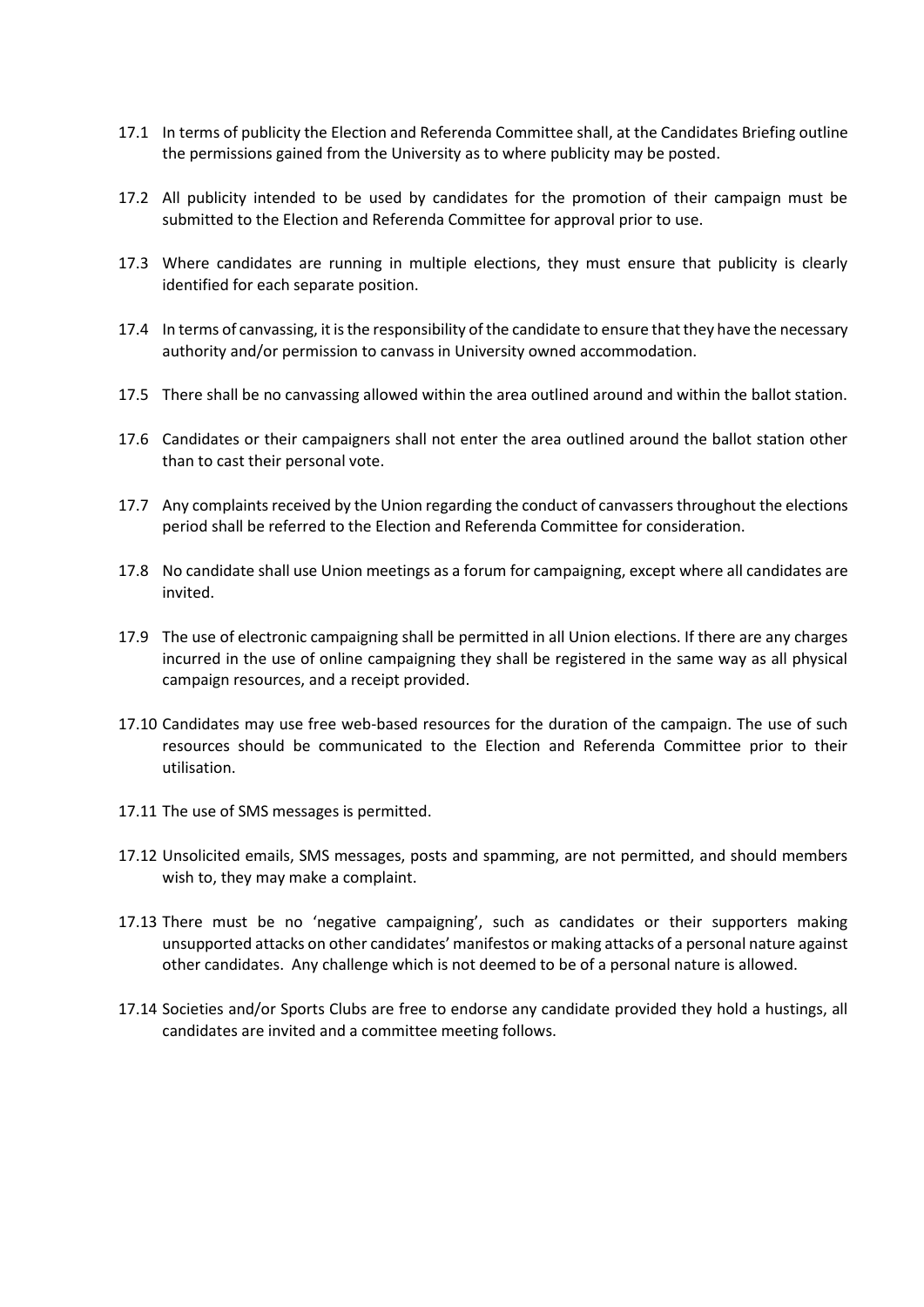#### **Expenses**

- 18. The Union may allocate resources to candidates, these resources and the amounts shall be agreed by Democracy Committee. In addition to these resources each candidate shall be allowed to spend personal money on campaign materials as outlined below.
- 19. Student Officers Each candidate standing for election as a Student Officer shall be permitted to spend up to £100.
- 20. All other positions Each candidate in all other Union elections shall be permitted to spend up to £30.
- 21. Candidates must provide detailed accounts of the expenditure incurred in connection with their election campaigns, including receipts, prior to the election count in order to remain eligible for election.
- 22. Where candidates are standing for two positions (or more) their overall permitted spend will be calculated as follows; 100% of the first position where this is the greatest allowance + 40% of the second position allowance + 20% of the third position allowance.
- 23. In the case of material being previously owned by candidates or campaign teams the items must be registered with the Election and Referenda Committee. The Committee shall consider the cost of purchasing said materials and require that this sum be included in the overall calculation of the candidate's accounts and submitted accordingly.

### **Voting**

- 24. The method of voting in all Union elections shall be the Alternative Transferable Vote where only one position is available and the Single Transferable Vote system where multiple positions exist within the same election.
- 25. The Election and Referenda Committee shall identify appropriate locations for ballot stations to be situated on campus. The minimum number of stations shall be one, which shall be located within the main building of the Union.
- 26. Each ballot station shall make provision for the clear identification of each candidate in a non partisan way.
- 27. Ballot papers shall clearly identify each candidate and the election in which they are running.
- 28. The ballot shall be conducted over a minimum of 1 and maximum of 5 consecutive University days.
- 29. Members may only cast their own ballot, they cannot cast a ballot on behalf of another member.
- 30. Any attempt to defraud the elections process by any member of the Union shall be referred immediately to a Union Disciplinary Panel as outlined in Bye Law O.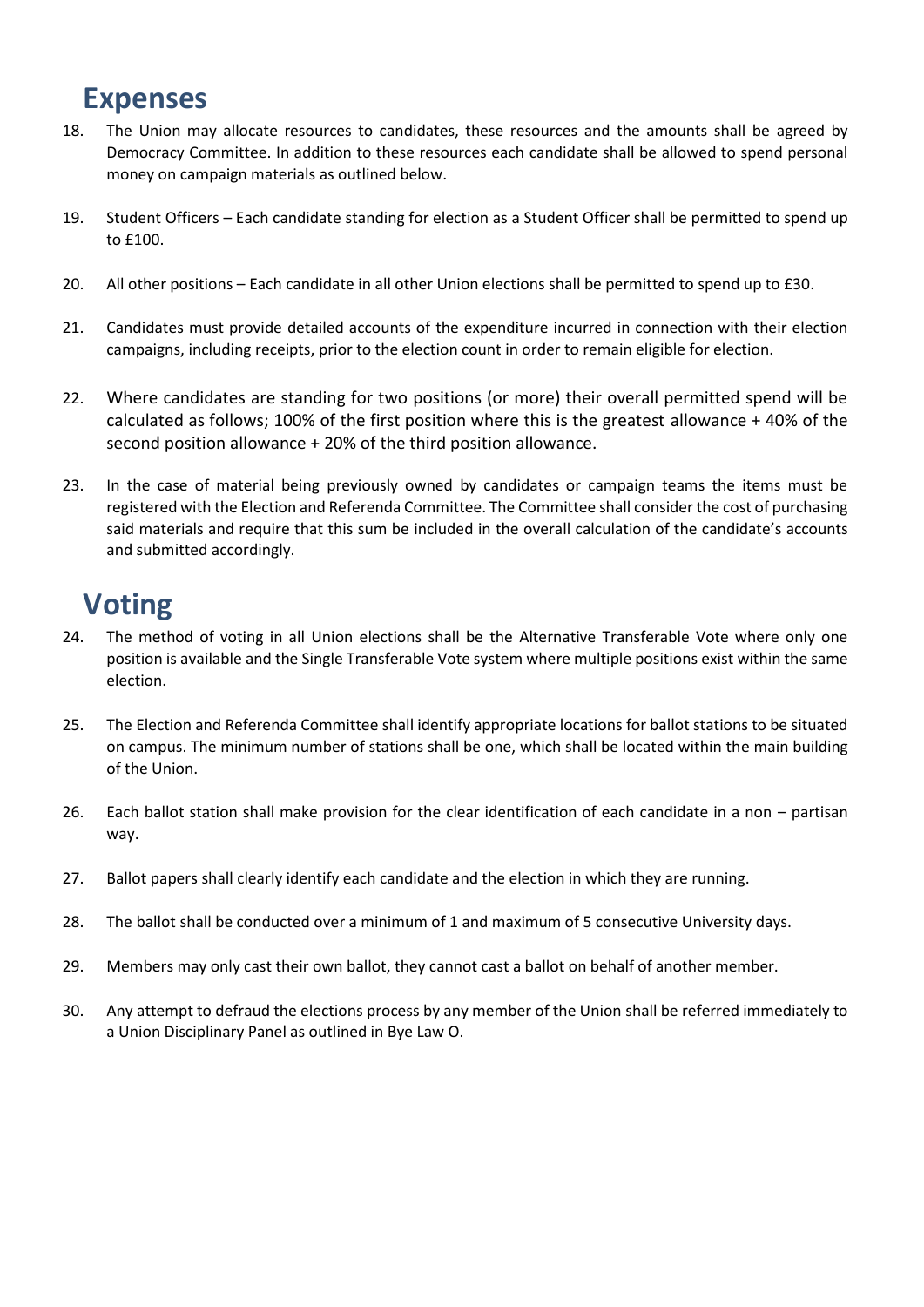# **The Count**

- 31. The timing of the count shall be determined by the Election and Referenda Committee and shall be identified prior to the start of the elections process. The count shall commence no later than 24 hours after the close of the ballot.
- 32. At the completion of the count where physical ballot papers exist, the Returning Officer shall place all ballot papers into a sealed container. All ballot papers shall be destroyed seven days after the formal declaration of results.
- 33. The Returning Officer shall make an initial declaration of results at the close of the count. This declaration shall be formally confirmed upon closure of any outstanding complaints, appeals, or investigations into the election processes.

# **Complaints**

- 34. All complaints regarding the conduct of any candidate's campaign must be submitted, in writing to the Chair of the Election and Referenda Committee, prior to the commencement of the count. Complaints received after the commencement of the count will not be considered.
- 35. All complaints regarding the count, or the conduct of candidates during the count, must be submitted to the Returning Officer prior to the initial declaration of results. Complaints received after the initial declaration will not be considered.
- 36. Any complaints being made during the campaigning or voting period shall be heard by the Election and Referenda Committee within 48 hours of the noted receipt of the complaint. The complaint must be heard before the commencement of the count.
- 37. In the occasion of a complaint being submitted during, or immediately after the count, this complaint shall be heard within 24 hours of it being submitted.
- 38. The communication of the decision relating to any complaint is the responsibility of the Deputy Returning Officer who shall ensure it is posted within 24 hours. All declarations shall be made publicly; no individual correspondence shall be entered into.
- 39. Requests for the interpretation of these regulations or complaints about the conduct of candidates shall, in the first instance, be made in writing to the Election and Referenda Committee.
- 40. In the event that a candidate is found to have broken one or more of these regulations or any of supplemental regulations, the Election and Referenda Committee shall have the power to:
	- I. Issue a warning;
	- II. Impose a fine on the permitted campaigns budget;
	- III. Restrict level of publicity available to the candidate;
	- IV. Suspension of the candidate's campaign for a specified time;
	- V. Disqualify the candidate from the Elections;
	- VI. Suggest other actions for approval by the Returning Officer.